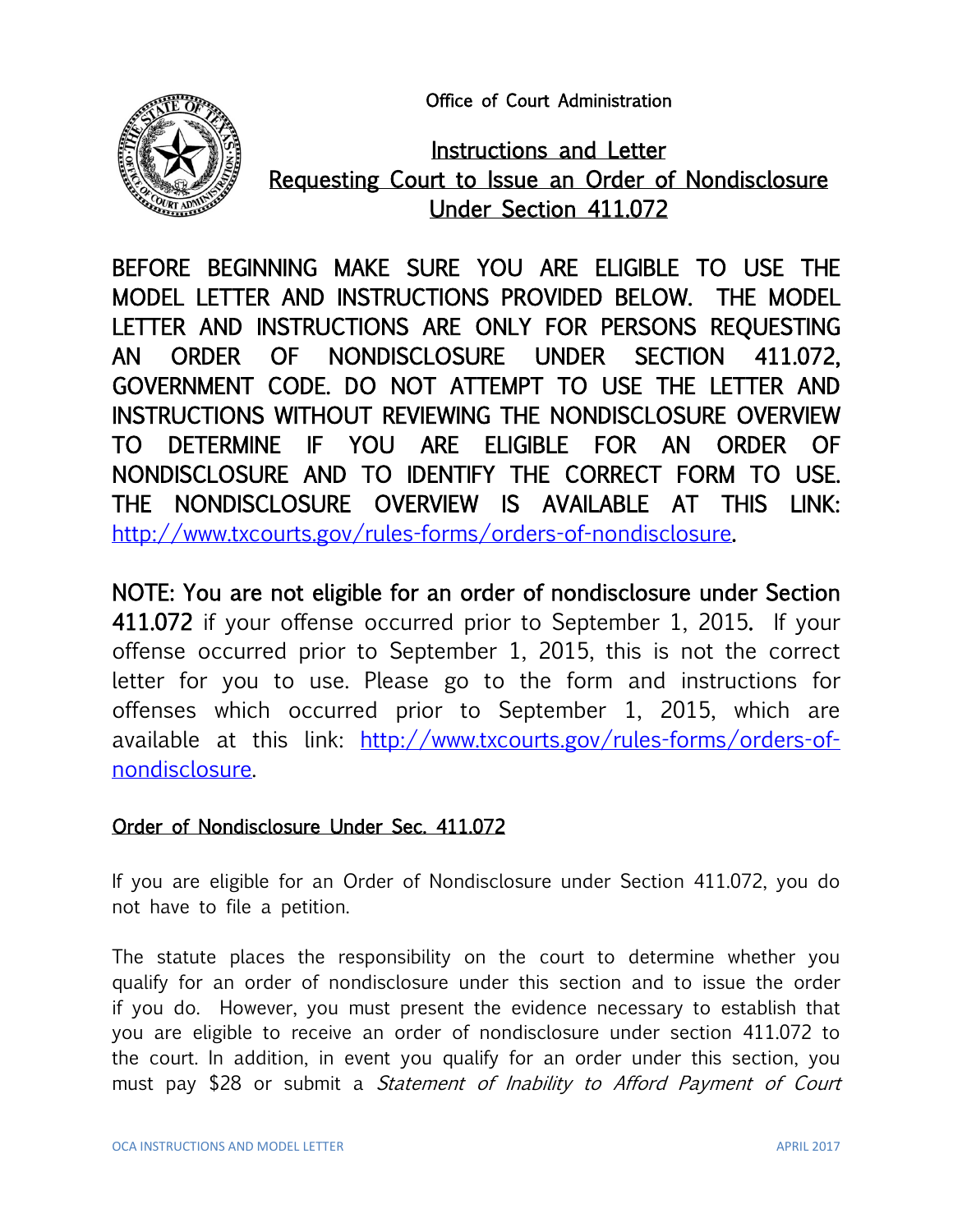Costs to the clerk of the court (hereinafter "clerk") before the court will issue the order.

> As a general rule, you must pay the \$28 filing fee before the court will issue the order. However, you may be eligible to file a Statement of Inability to Afford Payment of Court Costs in lieu of paying the filing fee. The statement is described in Rule 145 of the Texas Rules of Civil Procedure. You may view Rule 145 online at [http://www.txcourts.gov/media/1435952/trcp-all](http://www.txcourts.gov/media/1435952/trcp-all-updated-with-amendments-effective-912016.pdf)[updated-with-amendments-effective-912016.pdf.](http://www.txcourts.gov/media/1435952/trcp-all-updated-with-amendments-effective-912016.pdf) You can click here for the form for the Statement of Inability to Afford Payment of Court Costs: [http://www.txcourts.gov/media/1435953/statement-final](http://www.txcourts.gov/media/1435953/statement-final-version.pdf)[version.pdf.](http://www.txcourts.gov/media/1435953/statement-final-version.pdf)

In order to facilitate your ability to present the evidence necessary to establish that you are eligible to receive an order of nondisclosure under section 411.072, a letter for your use is provided below. You must complete the letter before submitting it to the court. The letter will provide the information that the court needs to determine your eligibility for the order of nondisclosure.

A proposed order for the Order for Nondisclosure is provided in these materials, also. You should submit the Order of Nondisclosure under Section 411.072 along with the letter. The court will complete the Order if the court determines that an Order of Nondisclosure shall issue.

### Required Waiting Period

If the court finds that you qualify under Section 411.072 (including meeting the requirements of Section 411.074, as discussed in the Nondisclosure Overview), by statute, the court is required to issue the order of nondisclosure according to the following time schedule:

- If the court discharges you and dismisses the proceedings against you on or after the  $180<sup>th</sup>$  day after the date the court placed you on deferred adjudication, the court is required to issue the order of nondisclosure at the same time the court discharges and dismisses the proceedings against you; or
- If the court discharges you and dismisses the proceedings against you prior to the 180<sup>th</sup> day after the date the court placed you on deferred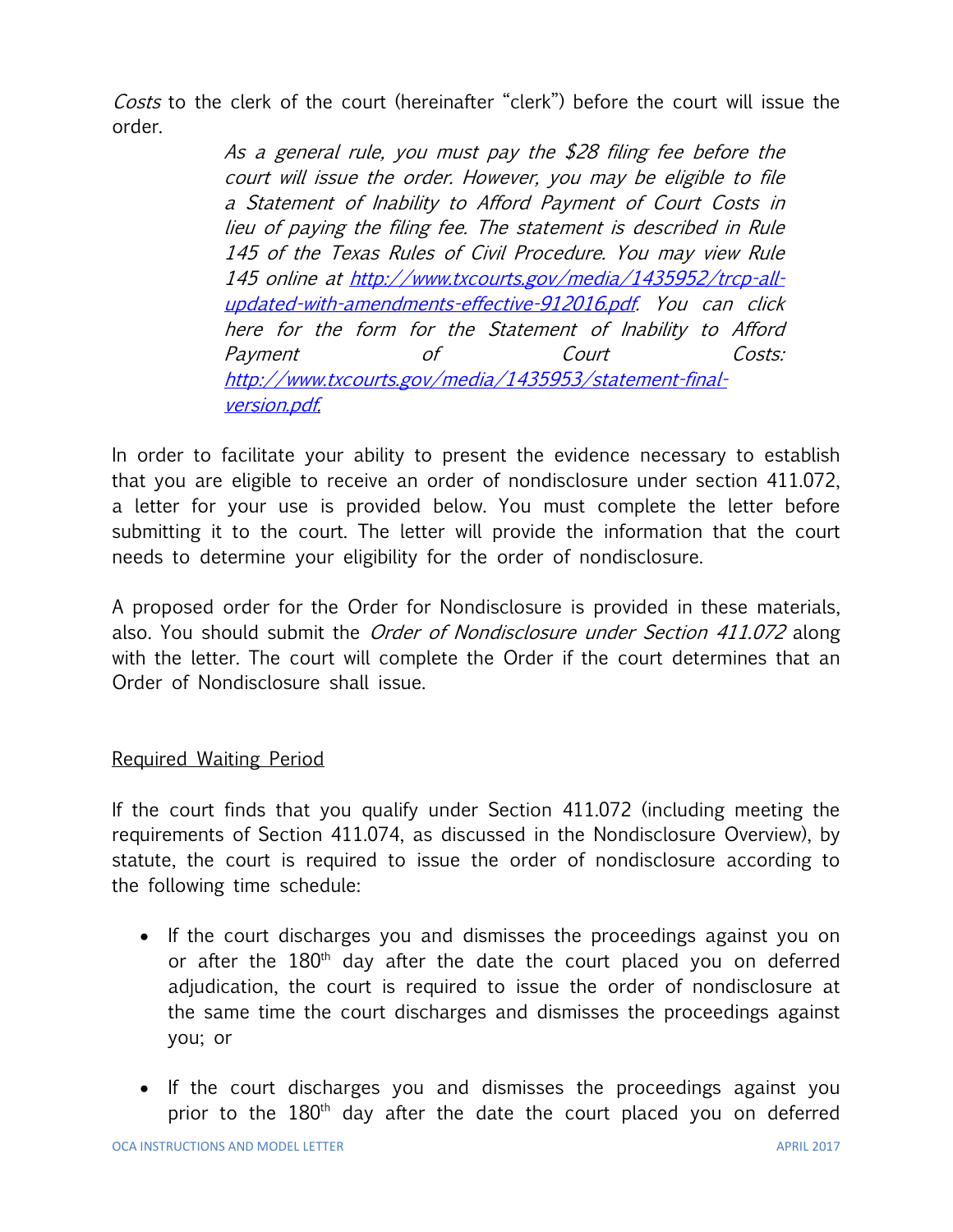adjudication, the court is required to issue the order of nondisclosure "as soon as practicable" after the 180<sup>th</sup> day after the date the court placed you on deferred adjudication.

This means that the court is not permitted to issue the order of nondisclosure until at least 180 days have passed since the date the court placed you on deferred adjudication. Also, please note that in order to satisfy the requirements under Section 411.074 (which is required in order to qualify for an order under Section 411.072), the period in which you cannot have been convicted of or placed on deferred adjudication for any offense other than an offense under the Transportation Code punishable by fine only, INCLUDES the "waiting period" outlined above. Therefore, neither you nor the court will know if you qualify until the 180-day waiting period is over.

#### Summary of Procedure

You may take the following steps if you are eligible for an order of nondisclosure under Sec. 411.072, Government Code, provided the court has not already issued an order of nondisclosure:

- 1. Complete the letter provided below, and if 180 days have passed since the date that the court placed you on deferred adjudication, submit the letter and proposed Order of Nondisclosure under Section 411.072 to the clerk;
- 2. You will have to pay \$28 or submit a *Statement of Inability to Afford* Payment of Court Costs before the court will issue the order of nondisclosure. Ask the clerk about their procedures for paying the fee or submitting the statement; and
- 3. If the court has not already issued an order of nondisclosure, the judge will review your letter and other information to decide if you qualify for the order of nondisclosure under Section 411.072, and if you do, the judge will issue the order of nondisclosure, provided you have paid the fee or submitted the statement of inability to afford payment of the fee.

If the court grants the order of nondisclosure, not later than 15 business days after the date the order of nondisclosure issues, the clerk will send all relevant criminal history record information contained in the order or a copy of the order to DPS. Then, not later than 10 business days after the date DPS receives the relevant criminal history record information or the copy of the order, DPS will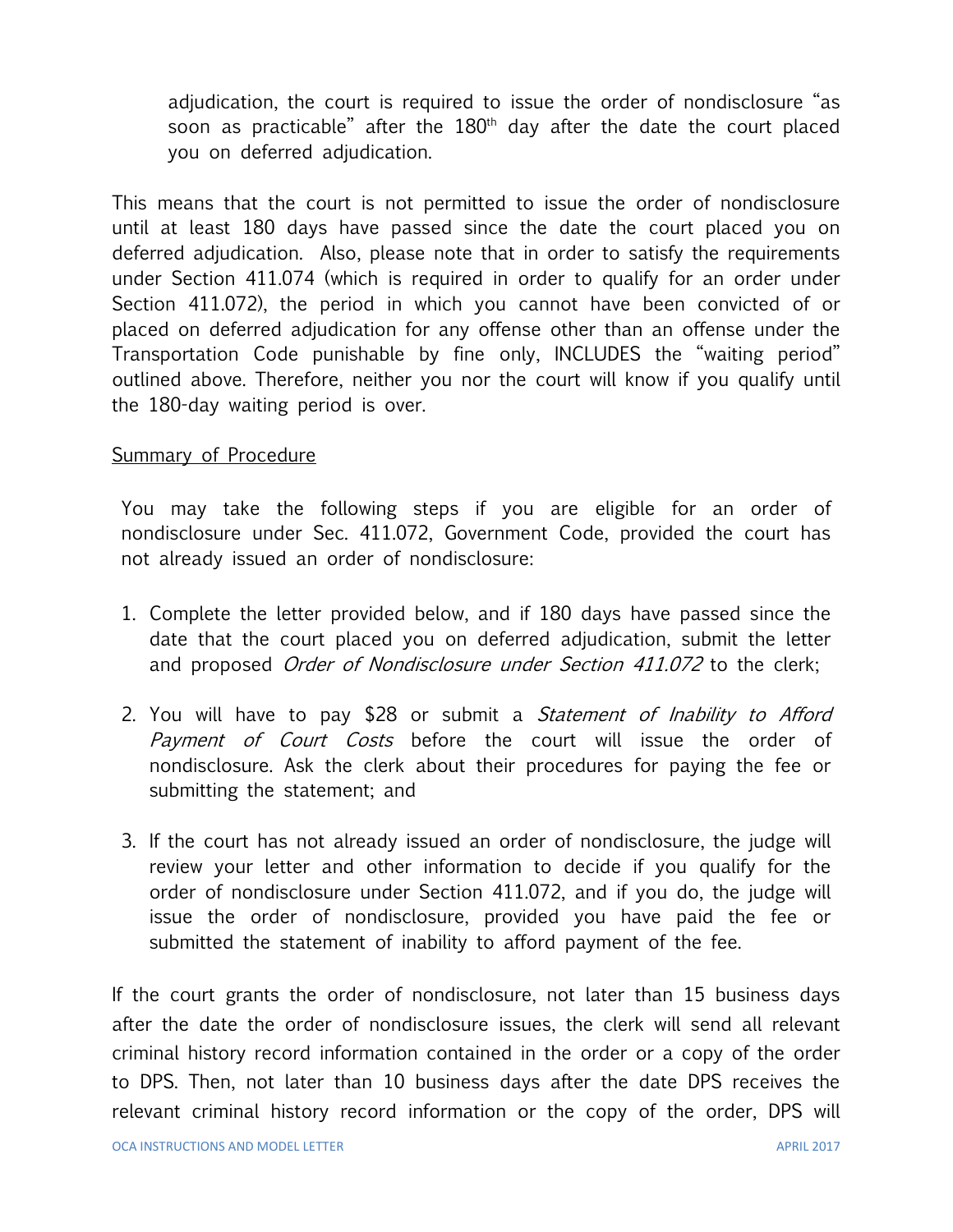seal any criminal history record information maintained by DPS that is the subject of the order and send the relevant criminal history record information or a copy of the order to all state and federal agencies listed in 411.075(b), Government Code. See Section 411.075(b) for a complete list of agencies and entities that DPS must notify.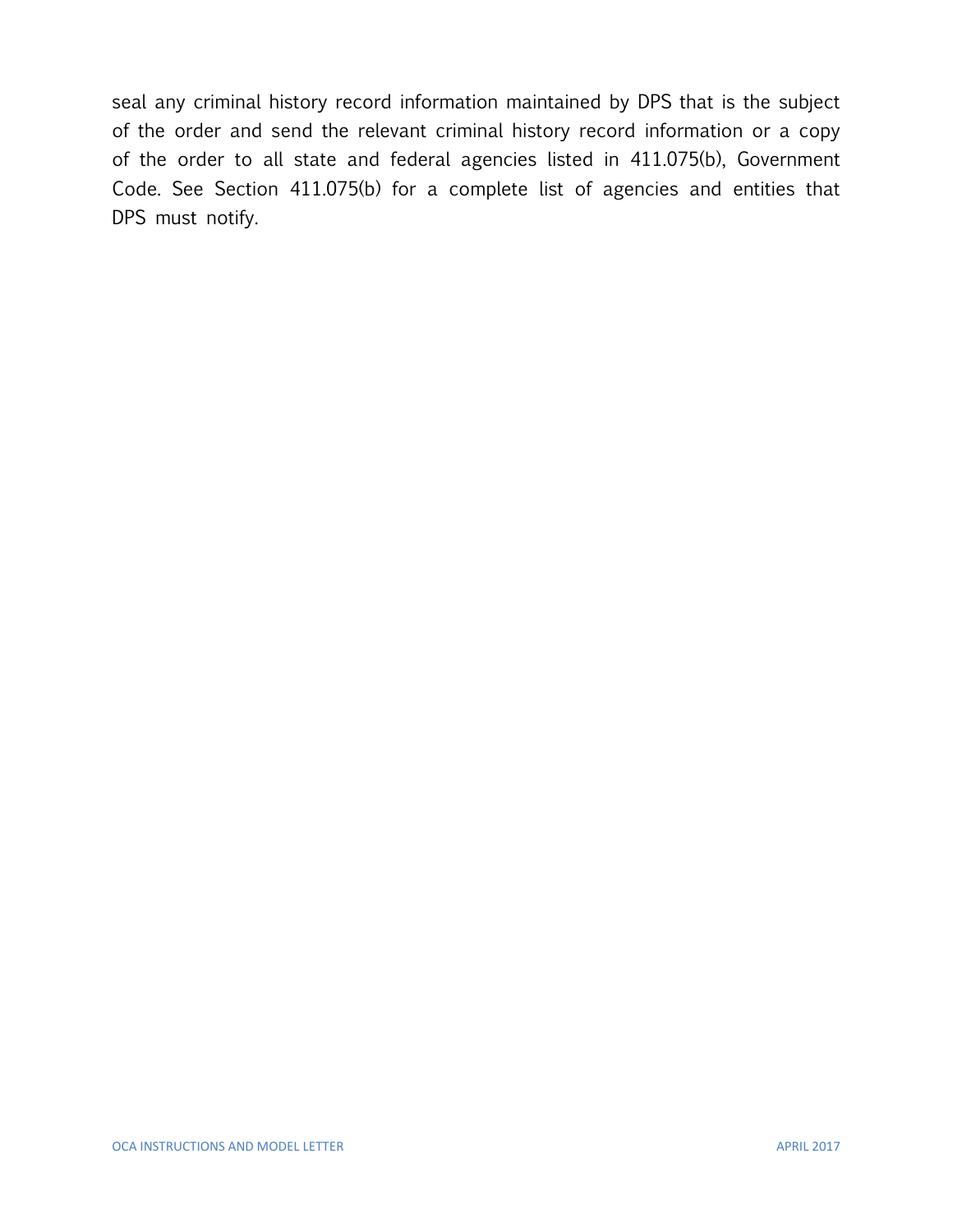# Letter to the Court Regarding Order of Nondisclosure under Section 411.072, Government Code

The Honorable  $\qquad \qquad$  (2)  $\overline{\phantom{a}}$  (3) c/o Court Clerk  $\qquad \qquad \qquad \qquad \textbf{(4)}$ \_\_\_\_\_\_\_\_\_\_\_\_\_\_\_\_\_\_\_\_\_\_\_\_\_\_\_\_\_\_\_\_\_\_\_ (5) Re: Cause No. \_\_\_\_\_\_\_\_\_\_\_\_\_\_\_\_\_\_\_\_\_ (6)  $\tag{7}$ 

 $\overline{\phantom{a}}$  (1)

To the Honorable Court,

 $\mathsf{I}, \underbrace{\hspace{2.5cm} \hspace{2.5cm} }$ an order of nondisclosure in the above-referenced case, pursuant to Section 411.072, Government Code.

I entered a plea of  $\frac{1}{2}$  and  $\frac{1}{2}$  (9) in this court to the offense of \_\_\_\_\_\_\_\_\_\_\_\_\_\_\_\_\_\_\_\_\_\_\_\_\_\_\_ (10) and was placed on deferred adjudication under Section 5(k), Art. 42.12, Code of Criminal Procedure (effective January 1, 2017, under Art. 42A.101). The term of my deferred adjudication began on  $_{(11)}$  and ended on  $_{(12)}$ . I have/ have not  $(13)$  attached a copy of the court's Order of Deferred Adjudication in this case. I have/have not  $(14)$  attached a copy of the court's Order of Dismissal and Discharge.

I believe that I am entitled to an order of nondisclosure under Section 411.072 for the following reasons:

1. I was placed on deferred adjudication under Section 5, Article 42.12, Code of Criminal Procedure (effective January 1, 2017, under Art.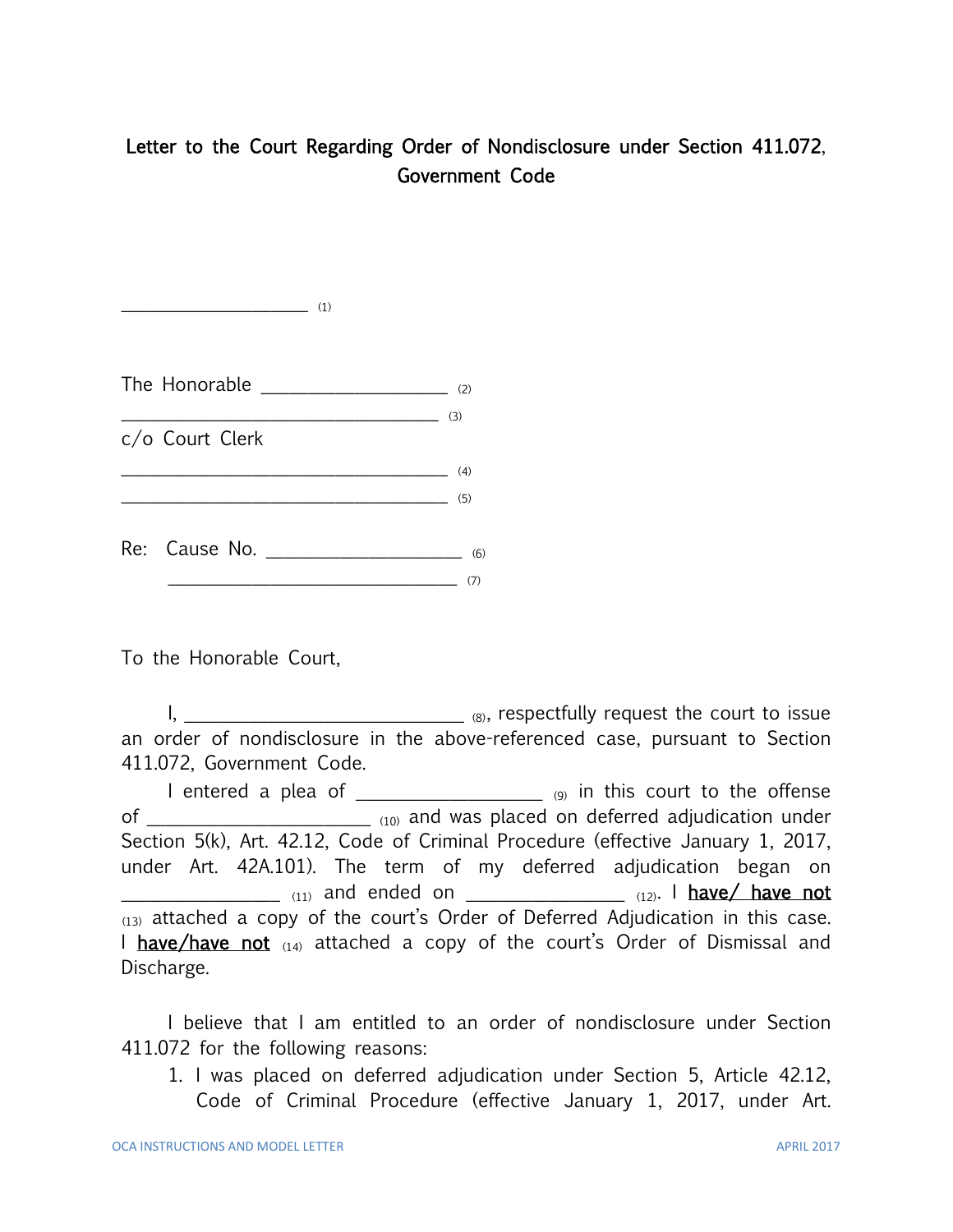42A.101), for a misdemeanor other than one under Penal Code Chapters 20 (kidnapping, unlawful restraint, or smuggling of persons), 21 (sexual offenses), 22 (assaultive offenses), 25 (offenses against the family), 42 (disorderly conduct and related offenses), 43 (public indecency offenses), 46 (weapons offenses), or 71 (organized crime offenses);

- 2. Aside from the offense for which I am requesting an order of nondisclosure, I have never been previously convicted of or placed on deferred adjudication for any offense other than an offense under the Transportation Code punishable by fine only;
- 3. This court did not enter an affirmative finding that it is not in the best interest of justice for me to receive an automatic order of nondisclosure for the offense for which I am requesting an order of nondisclosure;
- 4. I received a discharge and dismissal under Section 5(c), Art. 42.12, Code of Criminal Procedure (effective January 1, 2017, under Art. 42A.111); and
- 5. I meet the requirements of Sec. 411.074, Government Code, because:
	- a. Including the offense for which I am requesting an order of nondisclosure, I have never been convicted of or placed on deferred adjudication for any of the following offenses:
		- (i) an offense requiring registration as a sex offender under Chapter 62, Code of Criminal Procedure;
		- (ii) an offense under Texas Penal Code Section 20.04 (aggravated kidnapping);
		- (iii) an offense under any of the following Texas Penal Code Sections:
			- 19.02 (murder);
			- 19.03 (capital murder);
			- 20A.02 (trafficking of persons);
			- 20A.03 (continuous trafficking of persons);
			- 22.04 (injury to a child, elderly individual, or disabled individual);
			- 22.041 (abandoning or endangering a child);
			- 25.07 (violation of court orders or conditions of bond in a family violence, sexual assault or abuse, stalking, or trafficking case);
			- 25.072 (repeated violation of certain court orders or conditions of bond in family violence, sexual assault or abuse, stalking, or trafficking case); or
			- 42.072 (stalking); or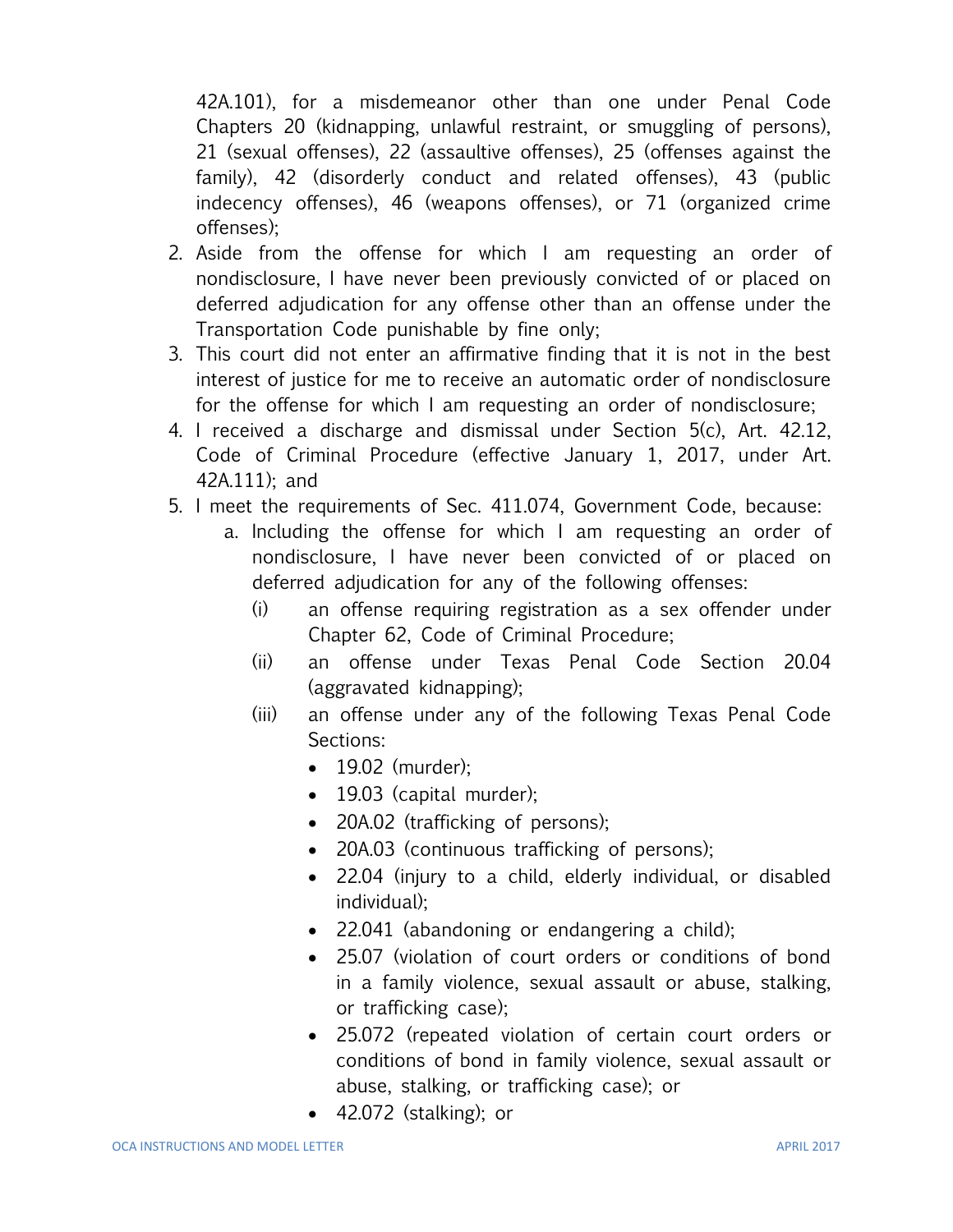- (iv) any other offense involving family violence, as defined by Section 71.004, Family Code;
- b. This court has not made an affirmative finding that the offense for which I am requesting an order of nondisclosure involved family violence, as defined by Section 71.004, Family Code; and
- c. I was not convicted of or placed on deferred adjudication under Section 5, Art. 42.12, Code of Criminal Procedure (effective January 1, 2017, under Art. 42A.101), for any offense other than an offense under the Transportation Code punishable by fine only during the 180 days following my being placed on deferred adjudication.

Based on this information, I respectfully request the court to find that I have met the requirements of Sections 411.072 and 411.074, Government Code, and to issue an order of nondisclosure for the above-referenced offense.

Sincerely,

|                 | (15) |
|-----------------|------|
| <b>Contract</b> | (16) |
| <b>Contract</b> | (17) |
|                 | (18) |
|                 | (19) |